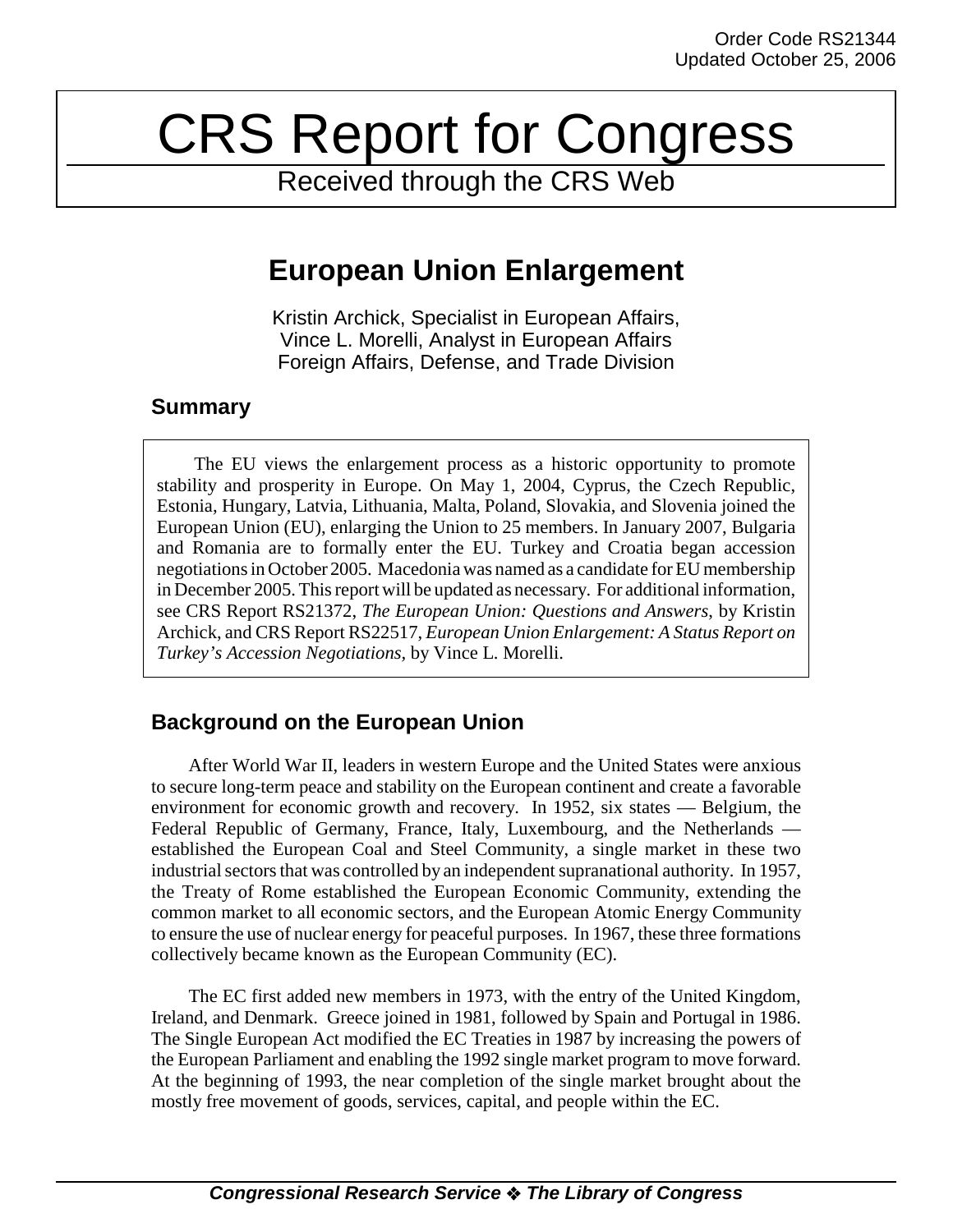On November 1, 1993, the Treaty on European Union (Maastricht Treaty) went into effect, establishing the European Union (EU), which encompasses the EC. The European Union consists of three pillars: an expanded and strengthened EC, a common foreign and security policy, and common internal security measures. The Treaty contains provisions that have resulted in the creation of an economic and monetary union (EMU), including a common European currency.<sup>1</sup> The European Union is intended as a significant step on the path toward greater political and economic integration.

On January 1, 1995, Austria, Finland, and Sweden joined the EU, bringing membership to 15 states. In June 1997, EU leaders met to review the Maastricht Treaty and consider the future course of European integration. The resulting Amsterdam Treaty increased the legislative power of the European Parliament, strengthened the EU's foreign policy, developed a more coherent EU strategy to boost employment, and integrated procedures for managing internal security. In December 2000, EU leaders concluded the Nice Treaty to pave the way for further EU enlargement while setting a limit of 27 member states. The Nice Treaty set out internal, institutional reforms to allow an enlarged Union to function effectively. Critics argued, however, that Nice established an even more complex decision-making process. Thus, the EU embarked on a new reform effort.

In June 2004, EU leaders concluded work on a constitutional treaty that would have simplified EU voting rules and contained changes to the EU's governing institutions. Commonly referred to as the "constitution," it must be ratified by all member states through

#### **EU Institutions**

The European Union is a treaty-based, institutional framework that defines and manages economic and political cooperation among its 25 member states. It is governed by several institutions.

The *European Commission* is essentially the EU's executive and has the exclusive right of legislative initiative. It ensures that the provisions of the Treaties are carried out properly. The 25 Commissioners are appointed by agreement among the governments of the member states for five-year terms. Each Commissioner holds a distinct portfolio (e.g., agriculture).

The *Council of the European Union (Council of Ministers)* is comprised of ministers from the national governments. As the main decision-making body, it enacts legislation based on proposals put forward by the Commission. Different ministers participate depending on the subject under consideration (e.g., economics ministers could convene to discuss unemployment policy). The Presidency rotates among the member states for a period of six months.

The *European Council* brings together the Heads of State or Government of the member states and the President of the Commission at least twice a year. It acts principally as a guide and driving force for EU policy.

The *European Parliament* consists of 732 members. Since 1979, they have been directly elected in each member state for fiveyear terms. The Parliament cannot enact laws like national parliaments, but has some "codecision" power with the Council of Ministers and can amend or reject the EU's budget.

The *Court of Justice* interprets EU law and its rulings are binding; a *Court of Auditors* monitors the Union's financial management. A number of other advisory bodies represent economic, social, and regional interests.

either parliamentary approval or public referenda in order to come into effect. The constitution's future, however, has been thrown into doubt following its rejection by French and Dutch voters in May and June 2005, respectively. Some suggest that the

<sup>&</sup>lt;sup>1</sup> Eleven members — Austria, Belgium, Finland, France, Ireland, Italy, Germany, Luxembourg, the Netherlands, Spain, and Portugal — adopted a single European currency, the euro, on January 1, 1999; Greece joined in 2001. The 12 participating countries have a common central bank and a common monetary policy. Banks and many businesses began using the euro as a unit of account in 1999; euro notes and coins replaced national currencies on January 1, 2002.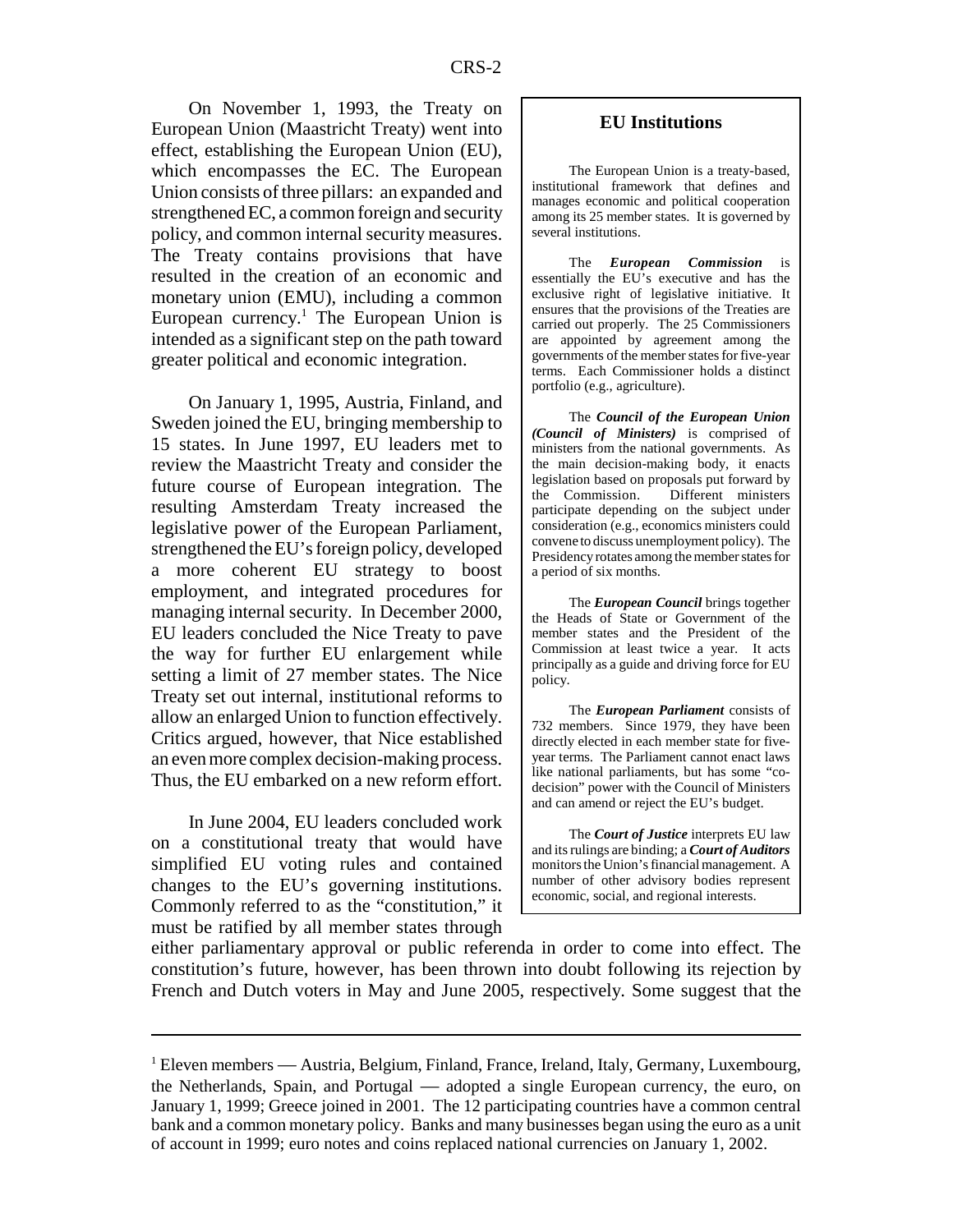difficulties with ratifying the EU constitution have called into question further enlargement of the EU, given that considerable public opposition to the constitution, at least in the French and Dutch referenda, was tied to concerns about EU enlargement. EU officials emphasize that EU enlargement can still proceed for now under the terms set out in the Nice Treaty. $2^2$ 

#### **Previous Enlargement**

The EU views enlargement as a historic opportunity to help in the transformation of the countries involved, extending peace, stability, prosperity, democracy, human rights and the rule of law throughout Europe. The carefully managed process of enlargement is one of the EU's most powerful policy tools that has helped to transform the countries of Central and Eastern Europe into more modern, functioning democracies.

Under Article 49 of the Treaty on the European Union, any European country may apply for membership if it meets a set of criteria established by the treaty. In addition, the EU must be able to absorb new members, so the EU can decide when it is ready to accept a new member. The criteria for EU membership require candidates to achieve "stability of institutions guaranteeing democracy, the rule of law, human rights and respect for and protection of minorities; a functioning market economy, as well as the capacity to cope with competitive pressure and market forces within the Union; the ability to take on the obligations of membership, including adherence to the aims of political, economic and monetary union."<sup>3</sup>

Accession talks begin with a screening process to see to what extent applicants meet the EU's 80,000 pages of rules and regulations known as the *acquis communautaire.* The *acquis* is divided into 35 chapters that range from free movement of goods to agriculture to competition. Detailed negotiations at a ministerial level take place to establish the terms under which applicants will meet and implement the rules in each chapter. The European Commission proposes common negotiating positions for the EU on each chapter, which must be approved unanimously by the Council of Ministers. In all areas of the *acquis,* the candidate country must bring its institutions, management capacity and administrative and judicial systems up to EU standards, both at national and regional levels. During negotiations, applicants may request transition periods for complying with certain EU rules. All candidates receive financial assistance from the EU, mainly to aid in the accession process. Chapters of the *acquis* can only be opened and closed with the approval of all 25 member states, and chapters provisionally closed may be reopened. Periodically, the Commission issues "progress" reports to the Council and European Parliament assessing the progress achieved by the candidate country. Once the Commission concludes negotiations on all 35 chapters with an applicant, the agreements reached are incorporated in a draft accession treaty, which is submitted to the Council for approval and to the European Parliament for assent. After signature, the accession treaty must be ratified by each EU member and the candidate country. This process can take two years.

<sup>2</sup> For more information, see CRS Report RS21618, *The European Union's Constitution*, by Kristin Archick.

<sup>&</sup>lt;sup>3</sup> Conclusions of the European Council, Copenhagen, Denmark, June 1993.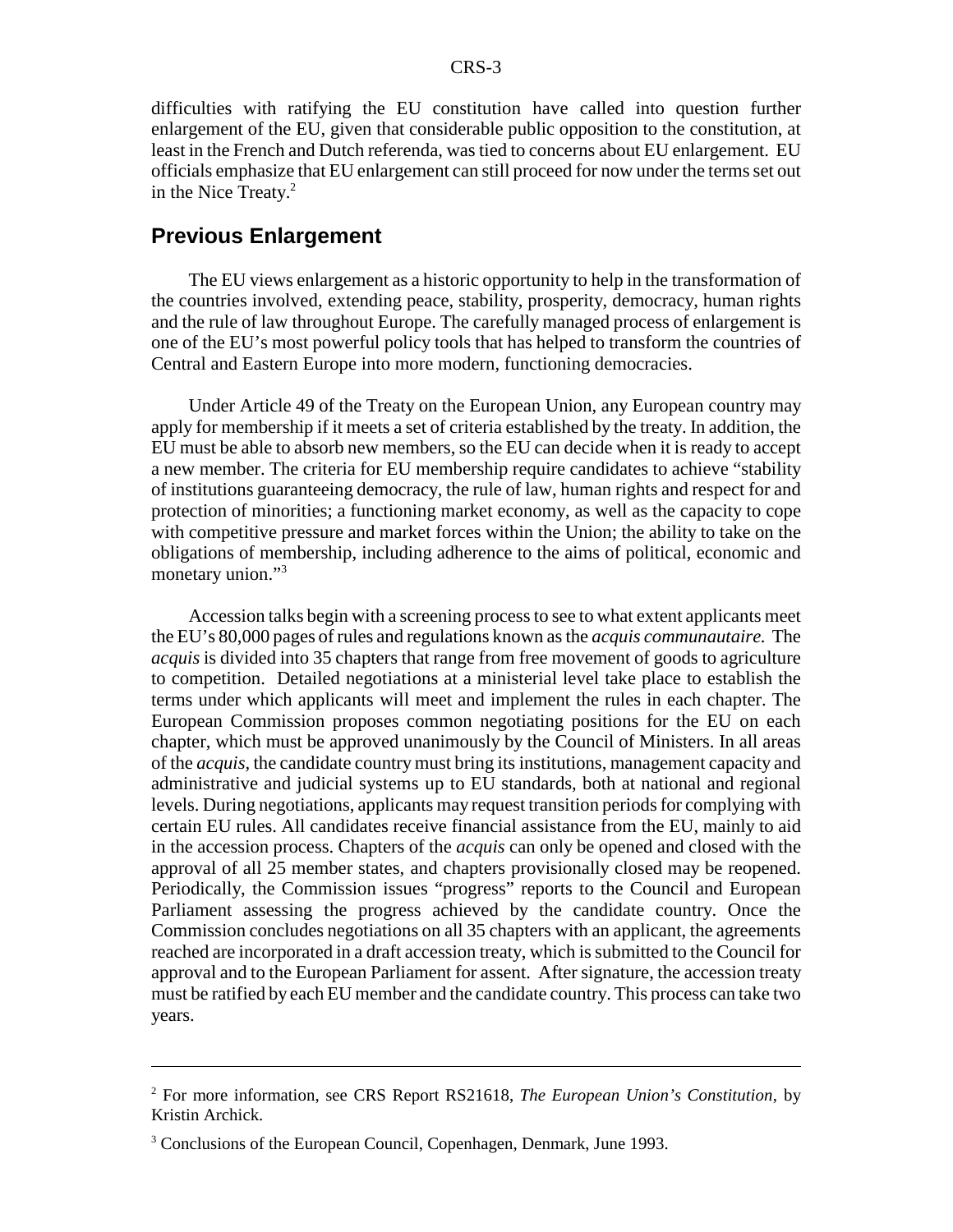The EU began accession negotiations in March 1998 with Cyprus, the Czech Republic, Estonia, Hungary, Poland, and Slovenia. In December 1999, at its summit in Helsinki, Finland, the EU decided to open negotiations with six others: Bulgaria, Latvia, Lithuania, Malta, Romania, and Slovakia. Turkey was also formally recognized as a candidate at Helsinki but remained in a separate category for several years as it sought to comply fully with the membership criteria (see below). At its December 2002 summit in Copenhagen, the EU concluded accession talks with Cyprus, the Czech Republic, Estonia, Hungary, Latvia, Lithuania, Malta, Poland, Slovakia, and Slovenia. The accession treaty was signed with the 10 candidates on April 16, 2003.

Although Brussels would have preferred a prior political solution to the conflict over Cyprus, it stated that this was not a "precondition" for the divided island's accession. Moreover, Athens had threatened to block any enlargement that excluded Cyprus. The EU had hoped that a settlement between the Turkish Cypriot community in the north and the Greek Cypriot government in the south would be reached in time for enlargement. Twin referenda on a U.N. plan to reunify the island were held on April 24, 2004. Approximately 65% of Turkish Cypriot voters approved the plan, but it was rejected by 76% of Greek Cypriot voters. Without a settlement, EU laws and financial benefits are applied only to the southern Greek Cypriot part of the island, which is the internationally recognized state.

On May 1, 2004, the 10 states acceded to the EU, increasing the EU's population to roughly 450 million. The new members, however, still face several challenges. Reforms in areas ranging from public administration to competition must be completed, and it will be some time before the new states are ready to join the EU's monetary union or to participate fully in the Schengen area of free movement to which most EU members belong. Citizens of new member states may have to wait up to seven years before they are able to work in all EU countries, many of which fear an influx of low-cost labor.

In December 2004, the EU concluded accession negotiations with Bulgaria and Romania, and on January 1, 2007, these two nations are to formally join the EU, bringing the Union to 27 member states and completing the fifth enlargement since 1957. The addition of these two nations will stretch the borders of the Union to the Black Sea and increase the population of the EU to over 470 million.

## **Turkey4 and Croatia**

Turkey and the European Community first concluded an association agreement aimed at developing closer economic ties in 1963, but Turkey's 1987 application for full EC membership was rejected. The EU recognized Turkey formally as a candidate at the 1999 Helsinki summit but asserted that Turkey still needed to comply fully with the EU's political and economic criteria.

After some contentious debate among EU members over issues related to Turkey's lack of formal recognition of Cyprus and whether a "privileged partnership" short of full

<sup>&</sup>lt;sup>4</sup> For more detailed information on Turkey's accession to the EU, see CRS Report RS22517, *European Union Enlargement: A Status Report on Turkey's Accession Negotiations,* by Vince L. Morelli.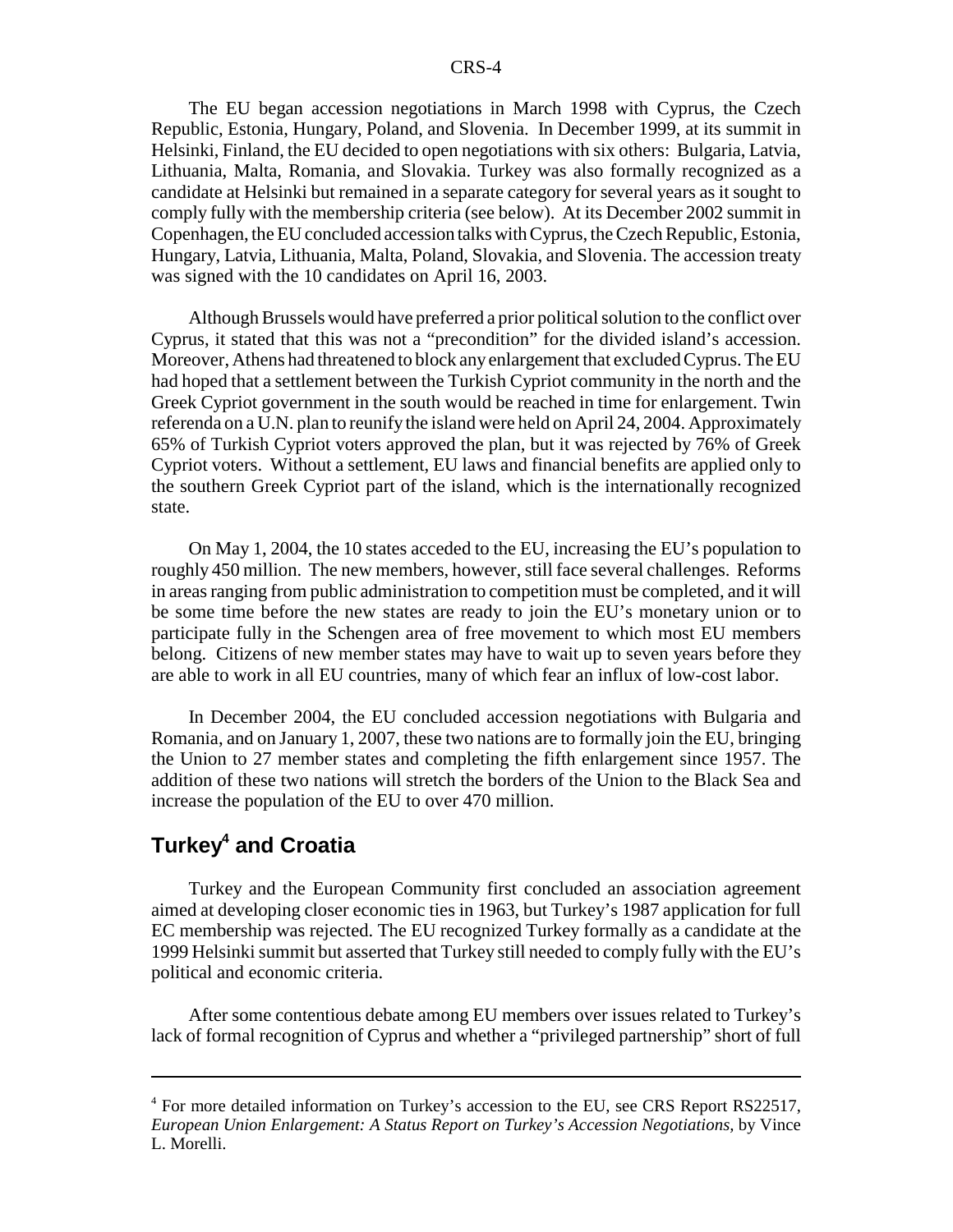membership for Turkey should be retained as a future option, the EU opened accession talks with Turkey on October 3, 2005. Formal negotiations between the EU and Turkey on the *acquis* began in 2006. However, Turkey's continued failure to recognize Cyprus and its refusal to open its ports to Greek Cyprus as required by Turkey's customs union with the EU will have an "impact on the negotiating process."<sup>5</sup> Some EU members and many EU citizens remain wary about Turkey's possible accession given its size and Muslim culture.<sup>6</sup> EU talks with Turkey are expected to take at least a decade to complete.

In June 2004, the EU named Croatia as a candidate and opened accession talks with that country on October 3, 2005, following a determination that Croatia was cooperating fully with the International Criminal Tribunal for the former Yugoslavia (ICTY) in apprehending a prominent suspected war criminal, who is now in prison. At the same time, some suggested that Croatia only received a positive EU nod as part of a deal to also open accession negotiations with Turkey on the same day.

#### **Possible Future Rounds of EU Enlargement**

The EU maintains that the enlargement door remains open to any European country that is able to meet the political and economic criteria for membership. It argues that the possibility of membership will continue to help accelerate reform and promote greater stability in those countries interested in eventually joining the EU. Macedonia, Albania, Bosnia, and Serbia harbor EU aspirations and are recognized as potential EU candidates.

On the other hand, even before the debate over the EU constitution, many experts believed that enlargement was reaching its limits. "Enlargement fatigue" in the wake of the addition of 12 new members in two years and the rejection of the constitution in France and the Netherlands, due in part to concerns over the impact of enlargement, has become a serious issue in Europe. In September 2006, after the EU agreed to admit Bulgaria and Romania in January 2007, Commission President Barroso suggested that this enlargement may be the last until the EU constitution is adopted or EU institutions are updated through treaty amendment. Barroso was referring to the limitations of the Nice Treaty, which authorized the EU to enlarge to 27 members but no more. For any other country to be admitted to the Union, the Nice Treaty would have to be amended or a new treaty ratified that would allow further expansion of the Union. The European constitution would have facilitated further enlargement but since ratification has been rejected by two member states, this option is no longer available for now. Similarly, under the accession structure, membership talks with any candidate country whose accession could have substantial financial consequences on the Union as a whole, as Turkey or Ukraine would have, can only be concluded after 2014, the scheduled date for the beginning of the EU's next budget framework.<sup>7</sup> In preparation for assuming the Presidency of the EU in January 2007, German Chancellor Angela Merkel has spoken of a "pause" in EU expansion and

<sup>5</sup> See Council of the European Union - 15/16 June (2006), Presidency Conclusions, at [http://www.consilium.europa.eu].

<sup>&</sup>lt;sup>6</sup> "Turkey Faces Toughest Test for EU Entry," *Financial Times*, June 30, 2005; "Shock, Awe, and Exhaustion," *BBC News*, October 4, 2005.

<sup>&</sup>lt;sup>7</sup> See "The Process of Joining the EU" on the European Commission's website at [http://ec.europa.eu/enlargement].